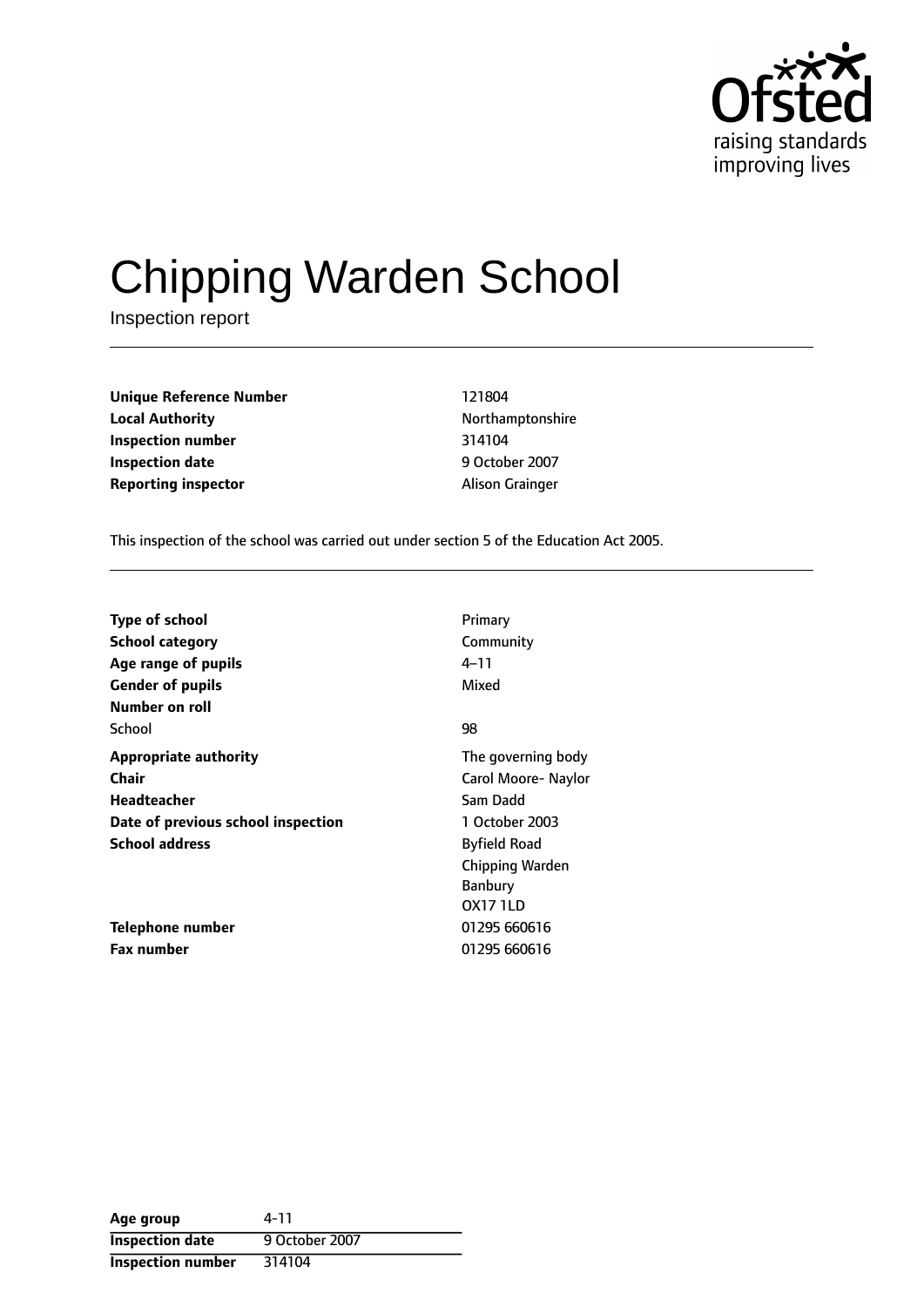.

© Crown copyright 2007

#### Website: www.ofsted.gov.uk

This document may be reproduced in whole or in part for non-commercial educational purposes, provided that the information quoted is reproduced without adaptation and the source and date of publication are stated.

Further copies of this report are obtainable from the school. Under the Education Act 2005, the school must provide a copy of this report free of charge to certain categories of people. A charge not exceeding the full cost of reproduction may be made for any other copies supplied.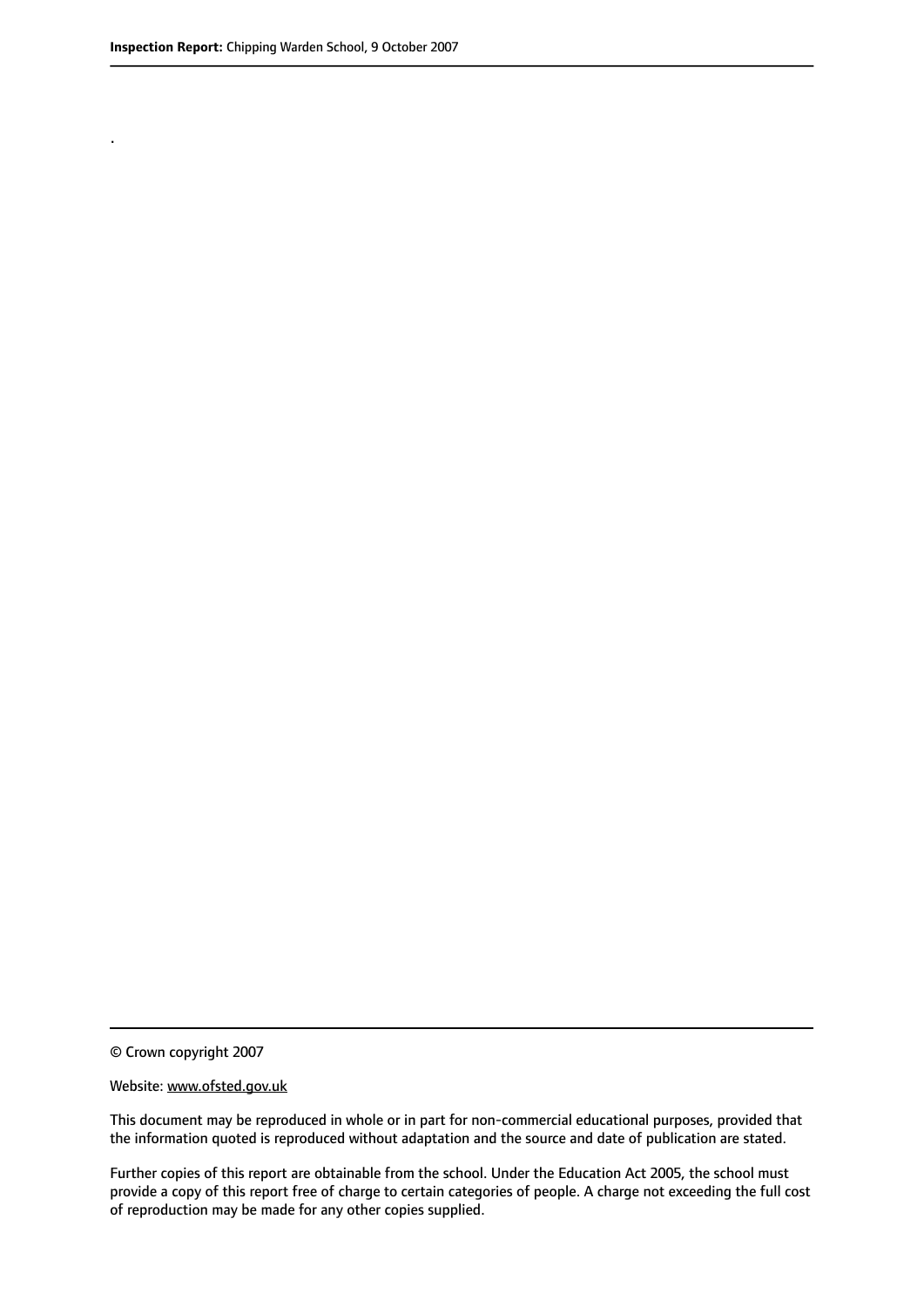# **Introduction**

The inspection was carried out by an Additional Inspector. The inspector evaluated the overall effectiveness of the school and investigated the following issues: the influence of teaching and the curriculum on pupils' progress; the quality of pupils' personal development and well-being; aspects of care, guidance and support; and the effectiveness of all levels of leadership and management. Other aspects of the school's work were not investigated in detail but the inspector found no evidence to suggest that the school's own assessments, as given in its self-evaluation, were not justified, and these have been included where appropriate in this report.

## **Description of the school**

This small school draws its pupils not only from the village of Chipping Warden but also from neighbouring villages in Northamptonshire, Oxfordshire and Warwickshire. Almost all pupils are from White British backgrounds and very few do not have English as their first language. No pupil is registered as being eligible for free school meals. The percentage of pupils with learning difficulties and/or disabilities is below average. While there is some variation in children's individual attainment on entry, taking the intake as a whole it is above the level expected.

## **Key for inspection grades**

| Grade 1 | Outstanding  |
|---------|--------------|
| Grade 2 | Good         |
| Grade 3 | Satisfactory |
| Grade 4 | Inadequate   |
|         |              |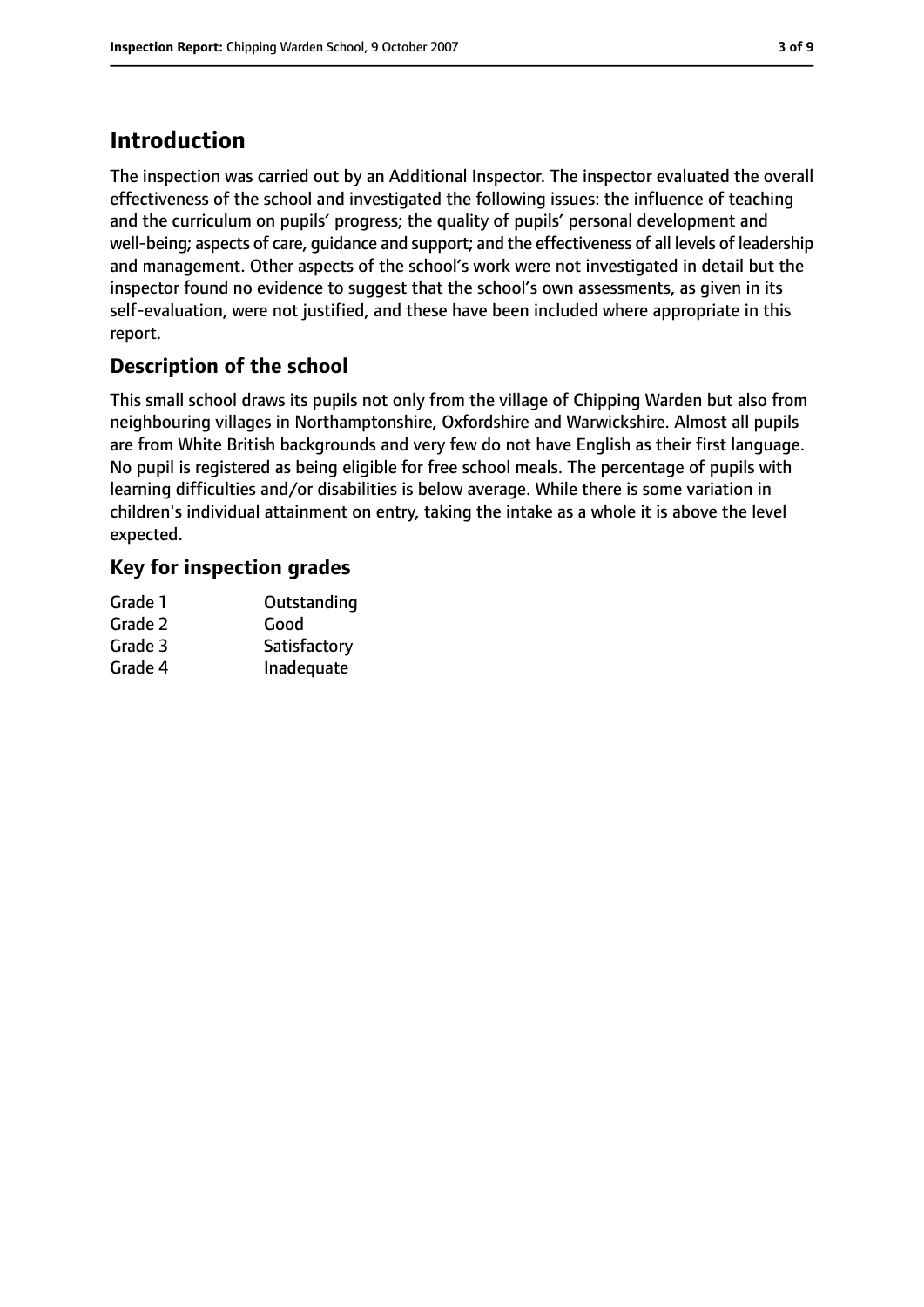## **Overall effectiveness of the school**

#### **Grade: 2**

This is a good school in which pupils achieve well. Children get off to a strong start in the Reception Year. Further good gains are made as pupils move up through the school. In most recent years, standards have been significantly above average at the end of Year 2 and Year 6. The most recent results of pupils at the end of Year 6 show exceptionally high performance. Nearly all pupils in Year 6 last year reached at least the level expected for their age in English, mathematics and science. The percentage attaining a higher level was well above average in all three subjects.

The school adds good value in pupils' academic performance because teaching and the curriculum are good. However, there is some unevenness in the effectiveness of teaching in different classes, particularly in the way that it is matched closely to all pupils' needs. Pupils make the most substantial progress when the direct teaching in whole-class sessions, as well as group and individual activities, are varied according to pupils' differing needs. Learning isless effective when teaching is aimed at the middle of the class without full account taken of pupils' differing needs and capabilities. Pupils are not always given enough opportunitiesto be really independent and to show initiative as learners. The school has rightly recognised that its provision for information and communication technology (ICT) requires further development as one means of encouraging the independence in learning of which pupils are capable.

Not only do pupils achieve well academically, but they also make good progressin their personal development. Pupils like school a lot and are proud of their school. They particularly enjoy art and this is reflected in the many vibrant displays around the school. They also appreciate their teachers and the other adults who help them. It is no wonder that the attendance rate is above average. Behaviour is good and often exemplary. Pupils have a well developed understanding of how to stay fit and healthy. They respond with real enthusiasm to the many sporting activities and some, for example, have cycled around the Silverstone racing circuit. Pupils know well the importance of safe practices, such as warming up in physical education lessons. Their contribution to the school and wider community is good, for example through the activities of the school council and through involvement in village activities.

The curriculum is well designed to promote both academic and personal development. It is enriched by many activities additional to lessons, including visits out and visitors to school that broaden pupils' experiences. Pupils have several opportunitiesin Years 3 to 6 to go on residential visits. Those in Years 3 and 4 have enjoyed a 'Tudor Day' this term that helped to give real meaning to their work in history. Throughout the school, displays are used well not only to celebrate pupils' successes but also to promote learning in subjects such as history and science.

There are many good features to the care, guidance and support for pupils. Pupils say that they feel safe at school and that bullying is not tolerated. They are sure that they have an adult to whom they can turn should the need arise. There is some good academic guidance, for example in Years 5 and 6, where marking tells pupils what they have done well and what next steps they should take to improve their performance. This good marking contributes well to pupils' progress.

However, the school is as yet unable to demonstrate a robust approach to meeting government requirements for vetting all adults who work with pupils. As a result of this shortcoming, the overall quality of care, guidance and support is no better than satisfactory.

Leadership and management are good. The headteacher provides a strong and clear educational direction based on careful analysis and evaluation of the school's effectiveness. She has identified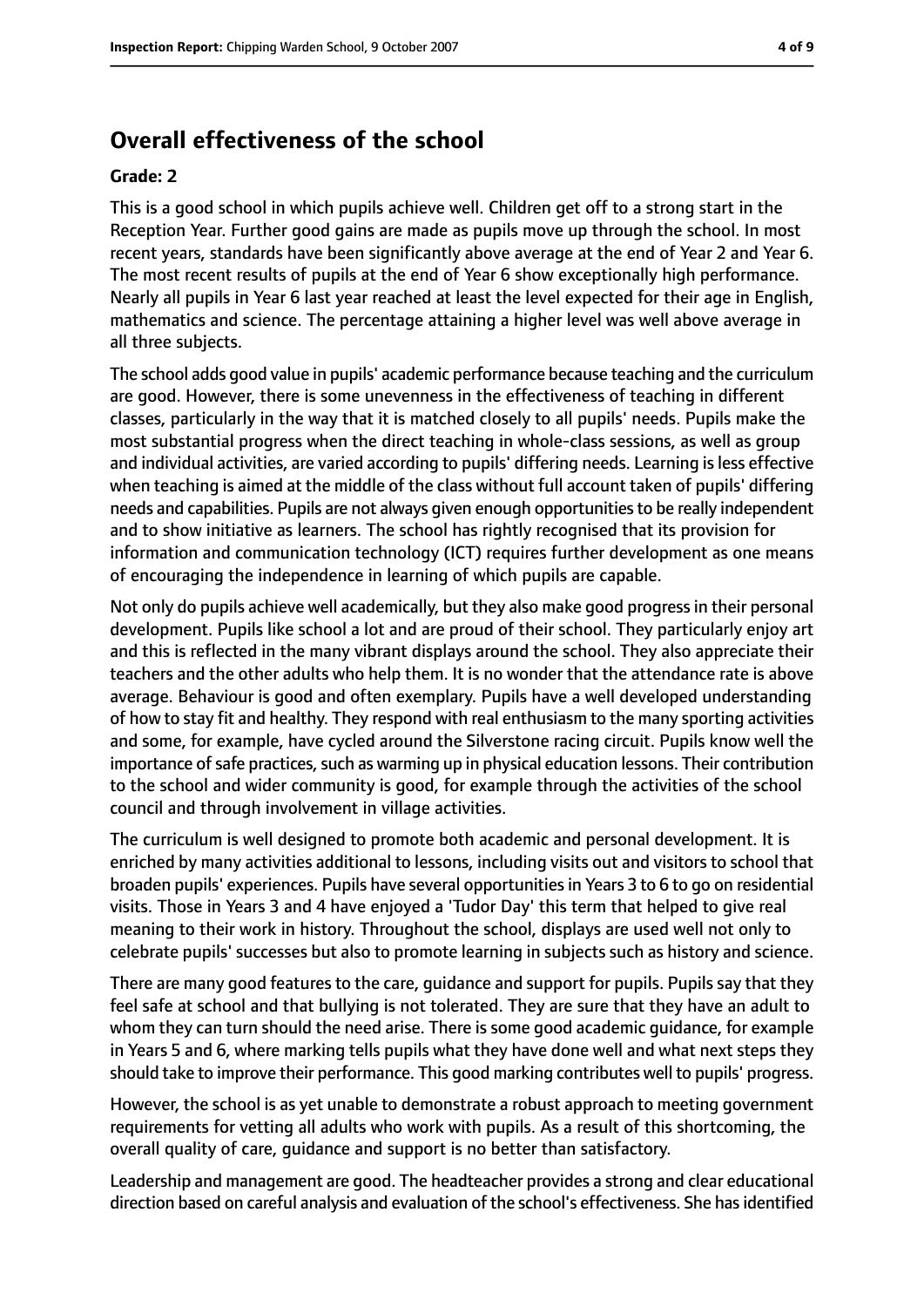the right areasfor improvement. Hence, the match of teaching to pupils' needs and development of ICT provision are already priorities on the school development plan. All staff know what the areas for improvement are. One teacher who is new to the school spoke confidently about the areas that she, and the staff as a whole, are presently focussing on. However, it is the headteacher, rather than the teaching staff as a whole, who analyses how the quality of teaching influences pupils' progress and sets out what needs to be done to move pupils forward. Governors are currently formalising their systems for monitoring the school's work. They are supportive and, in many respects, they do a good job, but they have not ensured that all statutory requirements for the care of pupils are met.

The vast majority of parents who made their views known have confidence in the school and are pleased with the quality of education. They recognise that the school prepares their children well for the next stage of their education and for their future lives.

## **Effectiveness of the Foundation Stage**

#### **Grade: 2**

Teaching and the curriculum meet children's needs well in the Foundation Stage (Reception Year). Expectations of the standards children are capable of attaining are appropriately high and, as a result, children move on well from their good starting points. At this early stage in the school year, children have settled in well and are confident in the indoor and outdoor environments. Their behaviour is excellent, as is evident when they attend whole-school assembly. Very good relationships with the on-site private kindergarten ease the children's transition into school. The headteacher teaches in the Reception Year part time and leads the provision for these young children well. She recognises that a key area for development is the use of the fairly new covered outdoor area and the improvement of resources to support children's learning there.

## **What the school should do to improve further**

- Ensure that all teaching is closely matched to all pupils' needs.
- Increase opportunities for pupils to take initiative and responsibility in lessons and for them to use ICT to support their learning.
- As a matter of urgency, fully implement government requirements for vetting adults in school.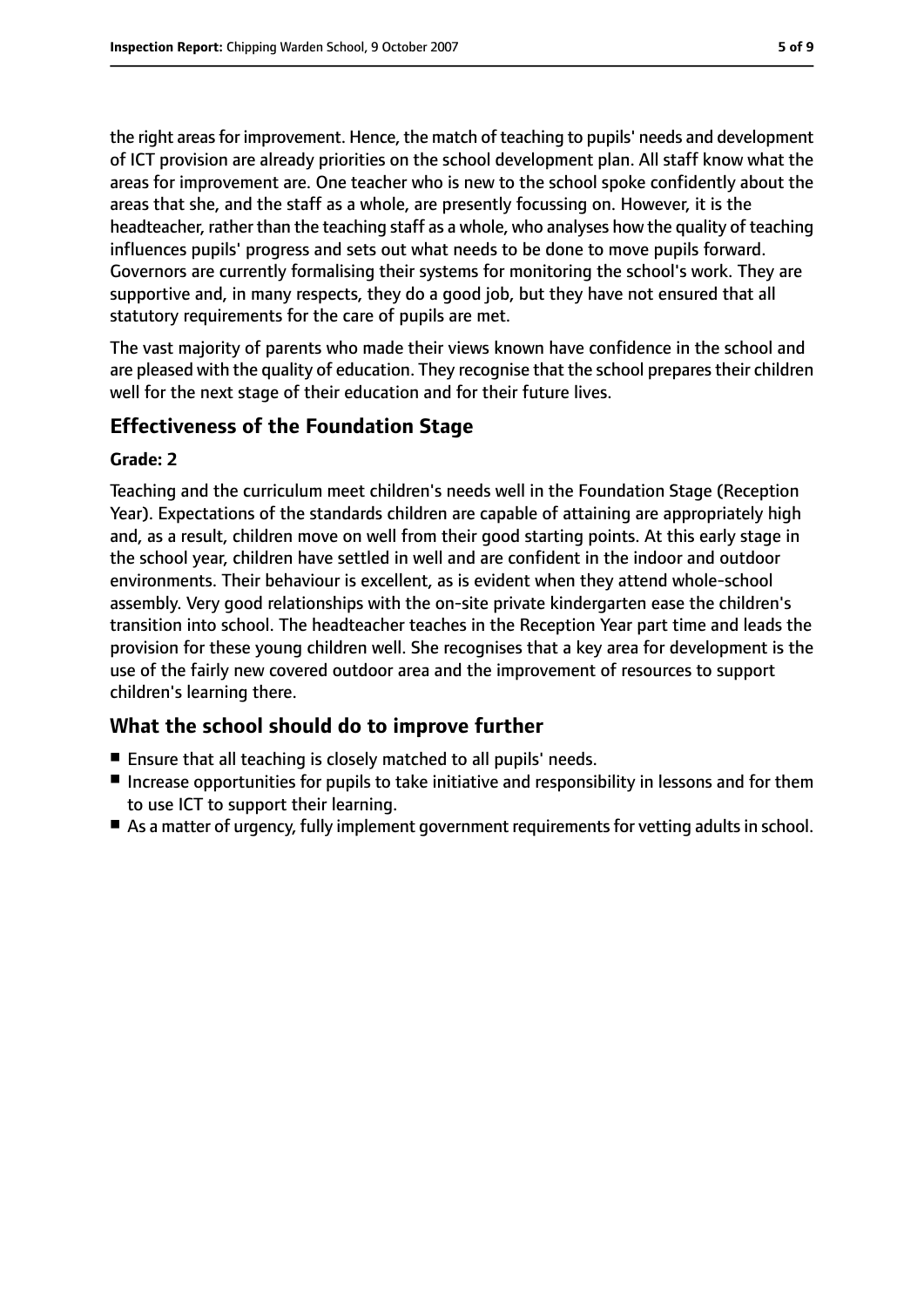**Any complaints about the inspection or the report should be made following the procedures set out in the guidance 'Complaints about school inspection', which is available from Ofsted's website: www.ofsted.gov.uk.**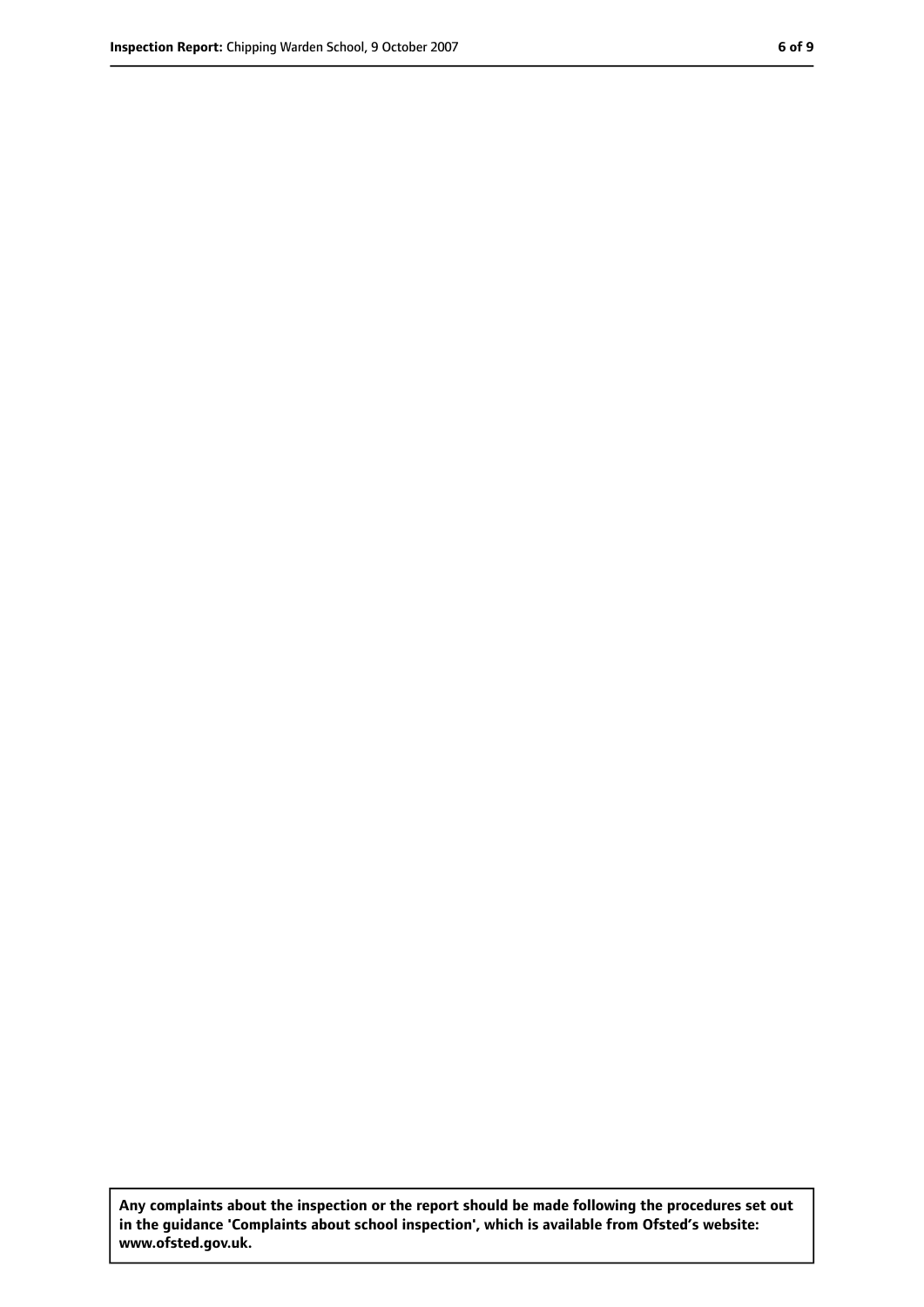#### **Annex A**

# **Inspection judgements**

| $^{\backprime}$ Key to judgements: grade 1 is outstanding, grade 2 good, grade 3 satisfactory, and | <b>School</b>  |
|----------------------------------------------------------------------------------------------------|----------------|
| arade 4 inadequate                                                                                 | <b>Overall</b> |

## **Overall effectiveness**

| How effective, efficient and inclusive is the provision of education, integrated<br>care and any extended services in meeting the needs of learners? |     |
|------------------------------------------------------------------------------------------------------------------------------------------------------|-----|
| Effective steps have been taken to promote improvement since the last<br>inspection                                                                  | Yes |
| How well does the school work in partnership with others to promote learners'<br>well-being?                                                         |     |
| The effectiveness of the Foundation Stage                                                                                                            |     |
| The capacity to make any necessary improvements                                                                                                      |     |

## **Achievement and standards**

| How well do learners achieve?                                                                               |  |
|-------------------------------------------------------------------------------------------------------------|--|
| The standards <sup>1</sup> reached by learners                                                              |  |
| How well learners make progress, taking account of any significant variations between<br>groups of learners |  |
| How well learners with learning difficulties and disabilities make progress                                 |  |

## **Personal development and well-being**

| How good is the overall personal development and well-being of the<br>learners?                                  |  |
|------------------------------------------------------------------------------------------------------------------|--|
| The extent of learners' spiritual, moral, social and cultural development                                        |  |
| The extent to which learners adopt healthy lifestyles                                                            |  |
| The extent to which learners adopt safe practices                                                                |  |
| How well learners enjoy their education                                                                          |  |
| The attendance of learners                                                                                       |  |
| The behaviour of learners                                                                                        |  |
| The extent to which learners make a positive contribution to the community                                       |  |
| How well learners develop workplace and other skills that will contribute to<br>their future economic well-being |  |

## **The quality of provision**

| How effective are teaching and learning in meeting the full range of the<br>learners' needs?          |  |
|-------------------------------------------------------------------------------------------------------|--|
| How well do the curriculum and other activities meet the range of needs<br>and interests of learners? |  |
| How well are learners cared for, quided and supported?                                                |  |

 $^1$  Grade 1 - Exceptionally and consistently high; Grade 2 - Generally above average with none significantly below average; Grade 3 - Broadly average to below average; Grade 4 - Exceptionally low.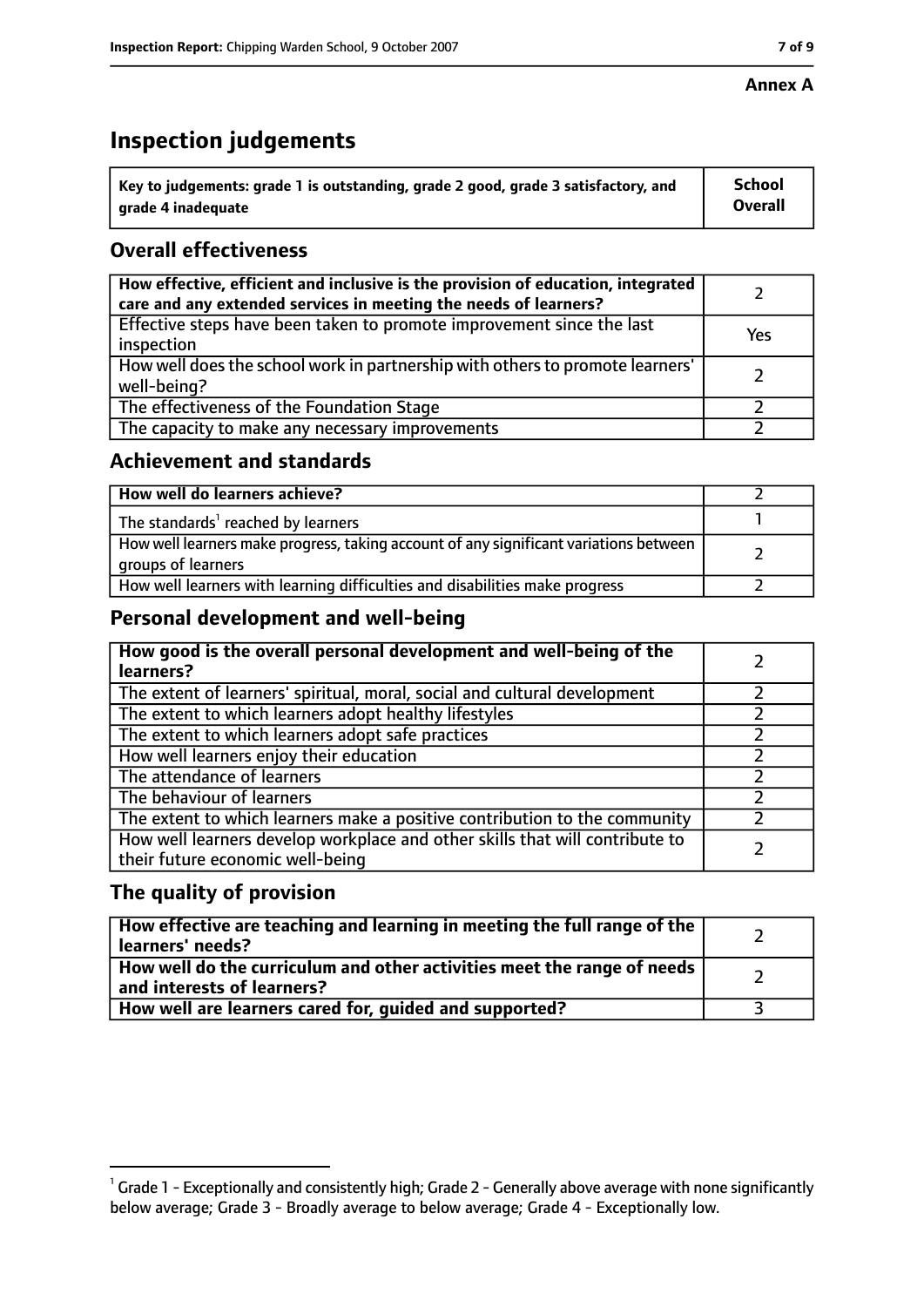# **Leadership and management**

| How effective are leadership and management in raising achievement<br>and supporting all learners?                                              |    |
|-------------------------------------------------------------------------------------------------------------------------------------------------|----|
| How effectively leaders and managers at all levels set clear direction leading<br>to improvement and promote high quality of care and education |    |
| How effectively leaders and managers use challenging targets to raise standards                                                                 |    |
| The effectiveness of the school's self-evaluation                                                                                               |    |
| How well equality of opportunity is promoted and discrimination tackled so<br>that all learners achieve as well as they can                     |    |
| How effectively and efficiently resources, including staff, are deployed to<br>achieve value for money                                          |    |
| The extent to which governors and other supervisory boards discharge their<br>responsibilities                                                  | 3  |
| Do procedures for safequarding learners meet current government<br>requirements?                                                                | No |
| Does this school require special measures?                                                                                                      | No |
| Does this school require a notice to improve?                                                                                                   | No |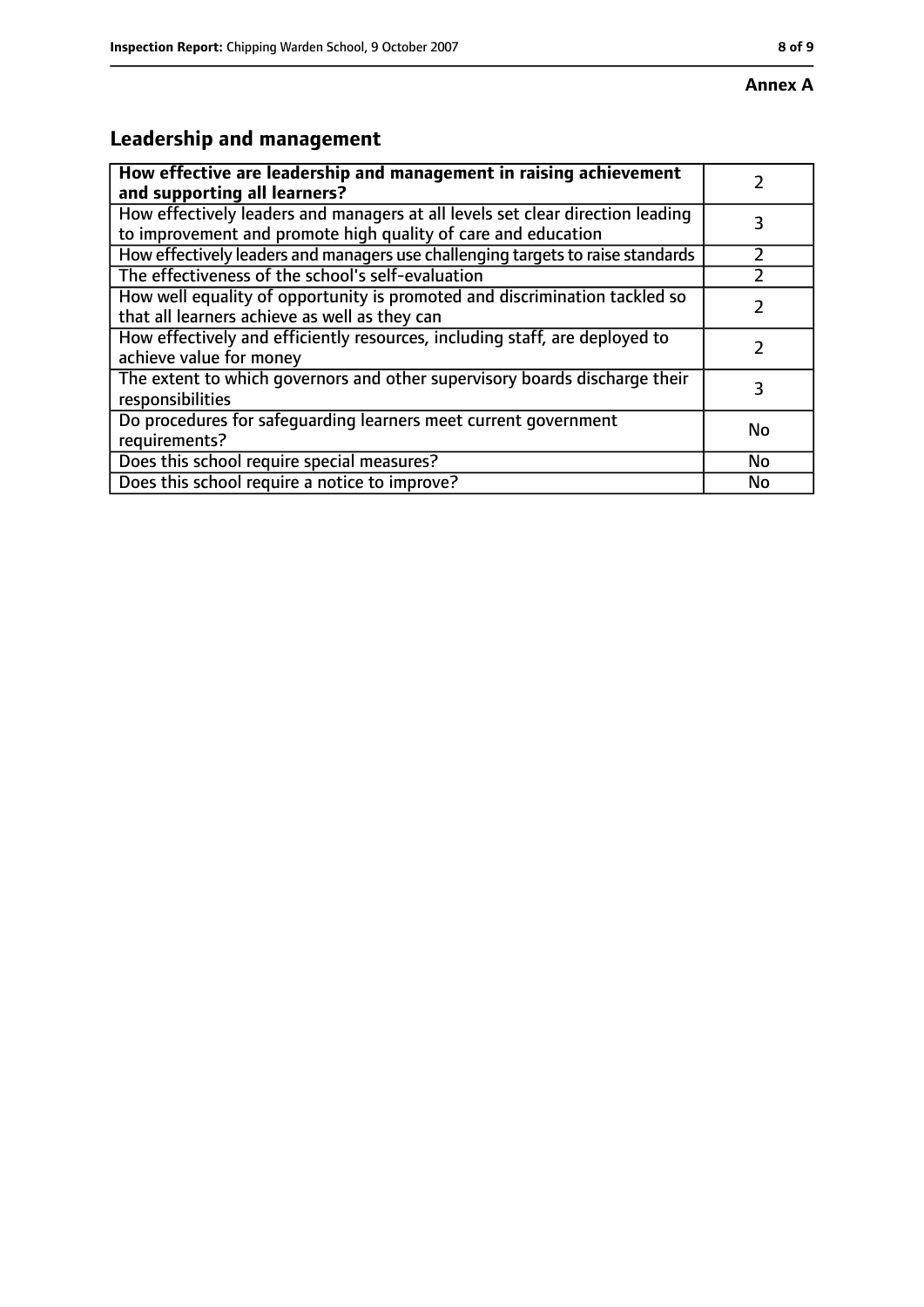## **Text from letter to pupils explaining the findings of the inspection**

Thank you for helping me when I visited your school. I enjoyed talking with you and visiting your classrooms. You told me that you like school a lot, particularly art. You said that you like the teachers and other adults who work with you and that you feel safe at school. I could tell that you are proud of your school and I am not surprised. It is giving you a good education.

You make good progress during your time in school. This begins in the Reception Year where you settle in quickly. Those of you in Reception are so sensible and grown-up that I could not tell which of you are in Year 1 and which are in Reception when you were all together sitting in a circle!

The reason why you make good progress is that teaching and the curriculum are good. In some classes, though, the teaching is better matched to your needs than in others. So, I have asked the teachers to make sure that teaching is always at just the right level for each of you.

I have also asked the school to help you to take more responsibility and initiative in lessons. The school is working to improve the opportunities for you to use information and communication technology (ICT) in different subjects. I have suggested that this is one way in which you can become more independent as learners.

Your personal development is good. You behave well, and behaviour is often excellent. You know a lot about how to keep fit and healthy and told me that you are given good guidance on this. Your good personal qualities, together with the progress you make with your work, result in you being well prepared for secondary school.

I am really sorry that I did not meet those of you who are in Years 5 and 6 but I hope you had a great time on your residential visit. I enjoyed looking at the good work you have done so far this term.